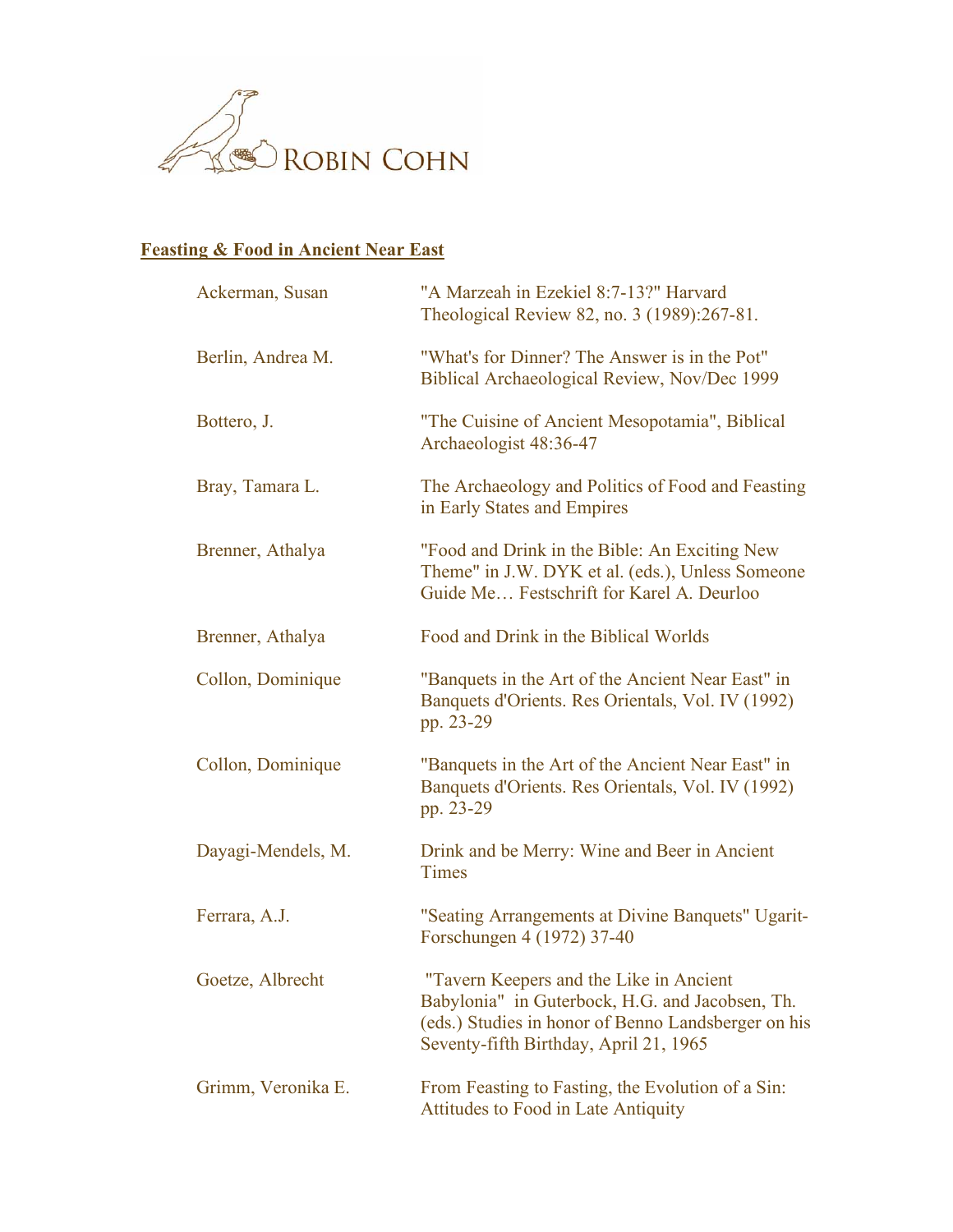| Grottanelli, Cristiano  | Food and Identity in the Ancient World                                                                                                                                                                                                                                                                                    |
|-------------------------|---------------------------------------------------------------------------------------------------------------------------------------------------------------------------------------------------------------------------------------------------------------------------------------------------------------------------|
| Gyselen, Rika           | <b>Banquets d'Orient</b>                                                                                                                                                                                                                                                                                                  |
| Jacobs, Naomi S.        | "'You Did Not Hesitate to Get Up and Leave the<br>Dinner': Food and Eating in the Narrative of Tobit<br>with Some Attention to Tobit's Shavuot Meal" in<br>Xeravits, Geza G., ed., The Book of Tobit: Text,<br>Tradition, Theology: Papers of the First<br>International Conference on the Deuteronomical<br><b>Books</b> |
| King, Philip J.         | "Commensality in the Biblical World." in Hesed<br>Ve-Emet, E.S. Frerichs, ed.                                                                                                                                                                                                                                             |
| Lichtenstein, Murray H. | "The Banquet Motif in Keret and Proverbs 9"<br>Journal of the Ancient Near Eastern Society of<br>Columbia University 1 (Fall 1968)                                                                                                                                                                                        |
| Liebowitz, Harold       | "Military and Feast Scenes on Late Bronze<br>Palestinian Ivories" Israel Exploration Journal 30<br>(1980)                                                                                                                                                                                                                 |
| Lloyd, J.B.             | "The Banquet Theme in Ugaritic Narrative" Ugarit-<br>Forshungen 22 (1990)                                                                                                                                                                                                                                                 |
| MacDonald, Nathan       | "Food and Drink in Tobit and Other 'Diaspora<br>Novellas'" in Bredin, Mark, ed., Studies in the Book<br>of Tobit                                                                                                                                                                                                          |
| MacDonald, Nathan       | What did the Ancient Israelites Eat? Diet in Biblical<br><b>Times</b>                                                                                                                                                                                                                                                     |
| MacDonald, Nathan       | Not Bread Alone: The Uses of Food in the Old<br><b>Testament</b>                                                                                                                                                                                                                                                          |
| McGovern, Patrick E.    | The Origins and Ancient History of Wine                                                                                                                                                                                                                                                                                   |
| McGovern, Patrick E.    | Ancient Wine: The Search for the Origins of<br>Viniculture                                                                                                                                                                                                                                                                |
| McLaughlin, J. L.       | The marzeah in the Prophetic Literature: References<br>and Allusions in Light of the Extra-Biblical<br>Evidence                                                                                                                                                                                                           |
| McKinlay, Judith E.     | "To Eat or Not to Eat: Where is Wisdom in this<br>Choice?" in Food and Drink in the Biblical Worlds,<br>Athalya Brenner, ed.                                                                                                                                                                                              |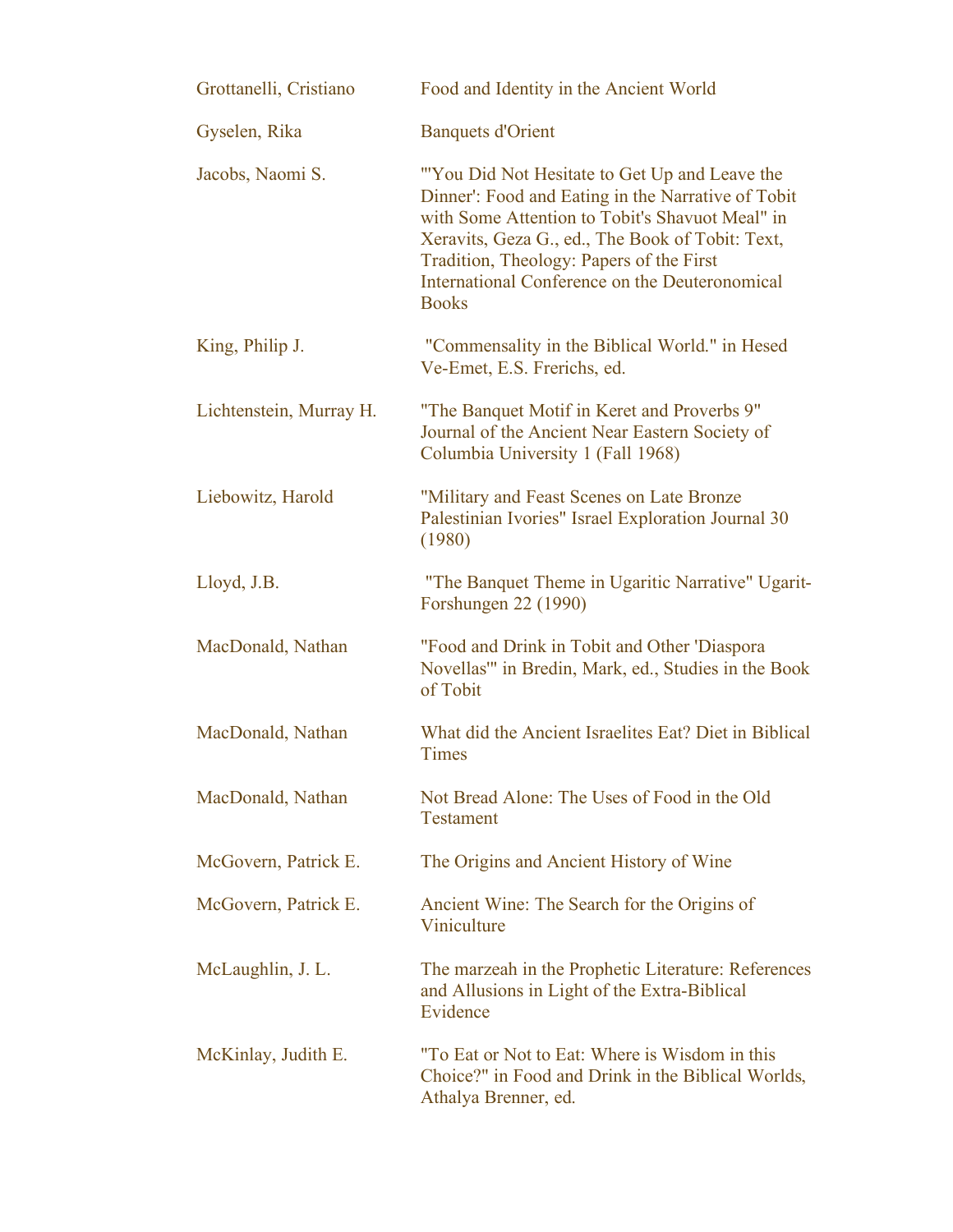| Milano, Lucio    | <b>Drinking in Ancient Societies</b>                                                                                                                                                   |
|------------------|----------------------------------------------------------------------------------------------------------------------------------------------------------------------------------------|
| Parpola, S.      | "The Leftovers of God and King: on the<br>Distribution of Meat at the Assyrian and<br>Achaemenid Imperial Courts" in Grottanelli,<br>Cristiano, Food and Identity in the Ancient World |
| Pinnock, F.      | "Consideration on the 'Banquet Theme' in the<br>Figurative Art of Mesopotamia and Syria" in<br>Grottanelli, Cristiano, Food and Identity in the<br><b>Ancient World</b>                |
| Pollock, Susan   | "Feasts, Funerals, and Fast Food in Early<br>Mesopotamian States" in Bray, Tamara L., The<br>Archaeology and Politics of Food and Feasting in<br><b>Early States and Empires</b>       |
| Pollock, Susan   | The Archaeology and Politics of Food and Feasting<br>in Early States and Empires                                                                                                       |
| Pope, M.         | "A Divine Banquet at Ugarit," Pp. 170-203 in The<br>Use of the Old Testament in the New and Other<br>Essays, ed. J.M. Efird                                                            |
| Sasson, Jack M.  | "The Blood of Grapes Viticulture and Intoxication<br>in the Hebrew Bible" in Grottanelli, Cristiano,<br>Food and Identity in the Ancient World                                         |
| Sasson, Jack M.  | "The King's Table: Food and Fealty in Old<br>Babylonian Mari" in Grottanelli, Cristiano, Food<br>and Identity in the Ancient World                                                     |
| Sharon, Diane M. | The Literary Functions of Eating and Drinking in<br>Hebrew Bible Narrative with Reference to the<br><b>Literatures of the Ancient Near East</b>                                        |
| Smith, Mark S.   | The Rituals and the Myths of the Feast of the<br>Goodly Gods of KTU/CAT 1.23                                                                                                           |
| Stronach, David  | "The Imagery of the Wine Bowl: Wine in Assyria in<br>the Early First Millennium B.C." in McGovern,<br>P.E., ed., The Origins and Ancient History of Wine                               |
| Tsevat, M.       | "Eating and Drinking, Hosting and Sacrifice in the<br>Epic of AQHT" Ugarit-Forschungen 18 (1986) 345-<br>350                                                                           |